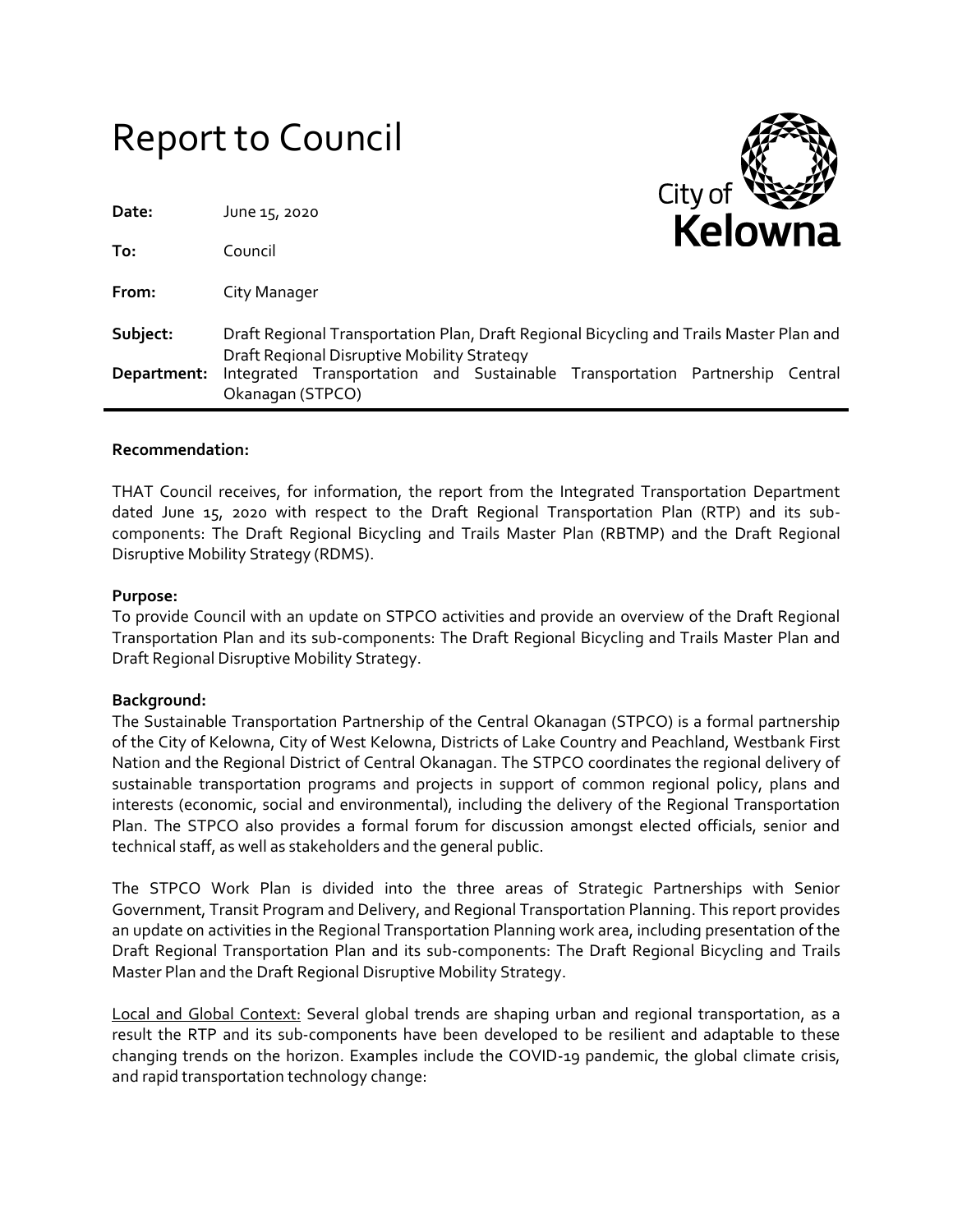- **COVID-19 Pandemic**: The COVID-19 pandemic has evolved rapidly and changed the way people travel, with rapid increases in teleworking and decreases in transit ridership experienced in the short-term. While the situation is uncertain and changing daily, it is important not to lose sight of the mid and long term. The RTP is a long-range plan designed to establish the vision for regional transportation over the next 20 years and beyond. While the impacts and economic recovery from COVID-19 may delay growth in the next few years, the long term transportation vision established by the RTP is still anticipated to be relevant in 2040. In addition, it is hoped that the RTP can provide a roadmap for investment in the Central Okanagan that will be an important part of economic recovery over the next few years.
- **Climate Change:** Transportation is typically responsible for the largest share of metropolitan greenhouse gas emissions, and this is also true in Kelowna where 55% of climate warming gases come from the transportation sector alone. The RTP recognizes the urgency of the global climate crisis and provides recommendations that will help to better connect our region, while reducing automobile dependence and improving the quality, convenience and reliability of more sustainable and affordable transportation modes, such as bicycling, walking, transit and small electric vehicles. This will be critical to help protect the Central Okanagan's environment and high quality of life for future generations to come.
- **Technology and our Changing Future**: For the first time in nearly a century, transformative innovations are coming to the transportation sector. New technologies that are making transportation more connected, automated, shared and electric are reshaping how people get around and making owning a car less of a requirement. The RTP has been developed with these rapid changes in mind, and includes recommendations designed to take advantage of new mobility options, such as ride-hailing, bike share and car share that can help provide new mobility options to residents and extend the reach of transit. The Regional Disruptive Mobility Strategy component of the RTP provides a toolkit of policy options for local jurisdictions in the Central Okanagan to help embrace the benefits of transportation technology change, while incorporating lessons learned from other communities around the world to help mitigate impacts.

## **Discussion:**

Development of the Central Okanagan's first Regional Transportation Plan (RTP) was initiated in early 2018. The need for the plan arose out of recognition that transportation directly impacts many of the areas important to Central Okanagan communities, including economic competitiveness, air quality, climate change, goods movement, social equity, emergency response, public health and quality of life. With the regional population expected to grow by nearly 40% in the next 20 years, the STPCO partners decided to work collaboratively to ensure that the transportation choices we make as a region today help strengthen our region's future economic competitiveness and quality of life.

After more than two years of technical studies (including the Okanagan Gateway Transportation Study), consultation, and unprecedented region-wide partnership and collaboration, the Draft Regional Transportation Plan and its sub-components, the Draft Regional Bicycling and Trails Master Plan and Draft Regional Disruptive Mobility Strategy, are ready for presentation to the STPCO Councils and RDCO Board. The draft plans can be viewed on the Smart Trips website at the following links:

 **Draft Regional Transportation Plan**: [https://www.smarttrips.ca/sites/files/6/docs/related/Regional\\_Transportation\\_Plan\\_DRAFT.pdf](https://www.smarttrips.ca/sites/files/6/docs/related/Regional_Transportation_Plan_DRAFT.pdf)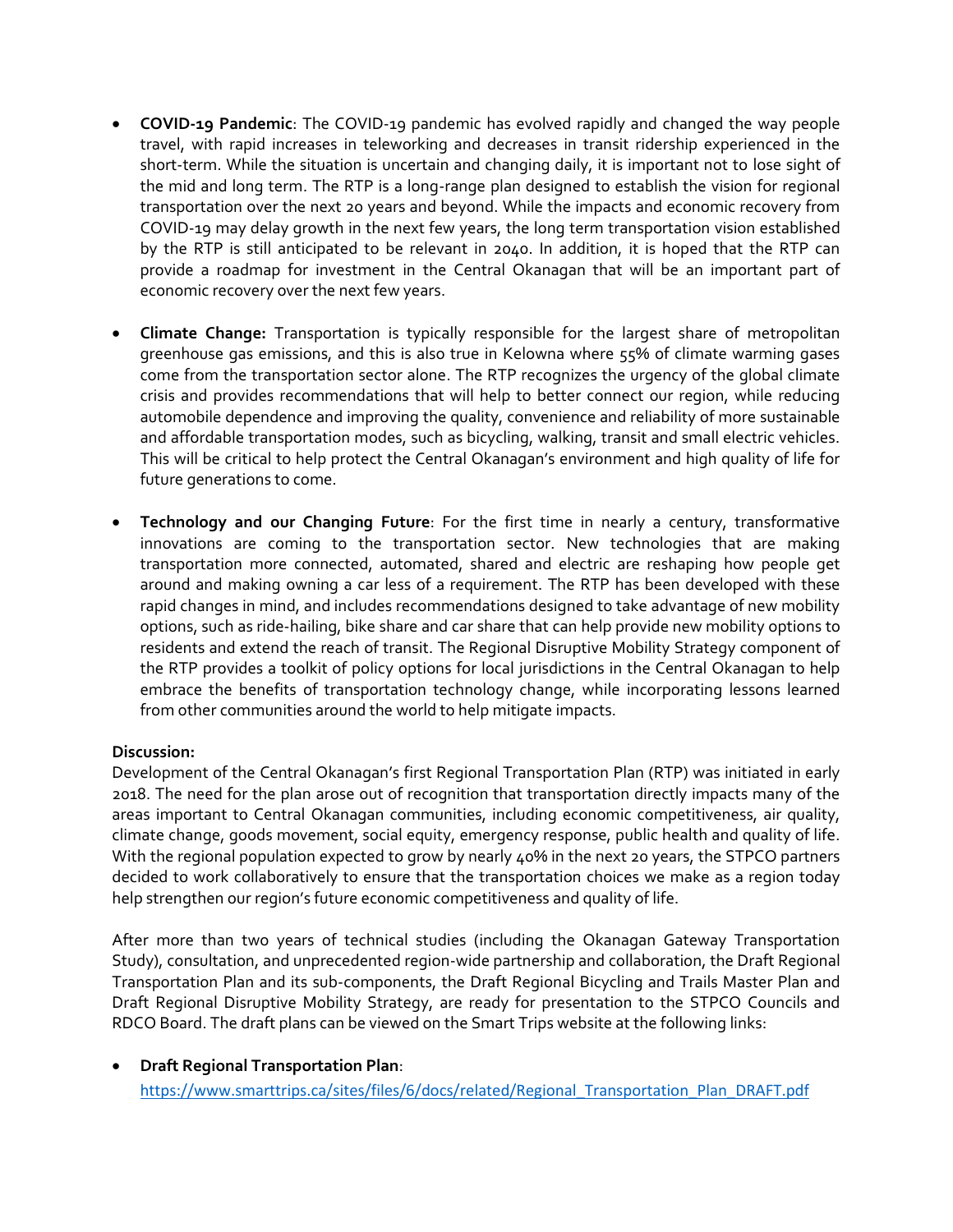# **Draft Regional Bicycling and Trails Master Plan**:

[https://www.smarttrips.ca/sites/files/6/docs/related/Regional\\_Bicycling\\_Trails\\_Master\\_Plan\\_DRAF](https://www.smarttrips.ca/sites/files/6/docs/related/Regional_Bicycling_Trails_Master_Plan_DRAFT.pdf) [T.pdf](https://www.smarttrips.ca/sites/files/6/docs/related/Regional_Bicycling_Trails_Master_Plan_DRAFT.pdf)

 **Draft Regional Disruptive Mobility Strategy**: [https://www.smarttrips.ca/sites/files/6/docs/related/Regional\\_Disruptive\\_Mobility\\_Strategy\\_DRAF](https://www.smarttrips.ca/sites/files/6/docs/related/Regional_Disruptive_Mobility_Strategy_DRAFT.pdf) [T.pdf](https://www.smarttrips.ca/sites/files/6/docs/related/Regional_Disruptive_Mobility_Strategy_DRAFT.pdf)

**Draft Regional Transportation Plan:** The Draft Regional Transportation Plan (RTP) identifies transportation projects and priorities that will help build and maintain a healthy, thriving and connected future for the Central Okanagan region. This long-range, high-level plan establishes a framework of priorities over the next 20 years to help communities plan and seek funding collaboratively, as a unified region.

The RTP sets the direction for Central Okanagan local jurisdictions to work together to prepare for future population growth, help people of all ages and abilities get around, reduce the growth of traffic congestion and greenhouse gases, and help the region's economic recovery post COVID-19. The plan contains interconnected recommendations for projects, programs and policies that will help connect people and places across the region. The recommendations are designed to work together to help improve the movement of people and goods, achieve fast and reliable transit, and help create a region where more people can choose sustainable and affordable transportation options.

The RTP reflects the interests and values the project team heard from people across the region. The plan development included multiple workshops with the STPCO Planning and Technical Committee, the Local Government Advisory Board, and presentations to the STPCO Councils and RDCO Board at key milestones throughout the planning process (representing over 35 presentations to date). Additionally, the plan reflects multiple public consultation touchpoints with residents and stakeholders across the Central Okanagan, from Peachland to Lake Country, since spring 2018.

Moving forward, the plan will help local jurisdictions collaborate to seek funding for transportation investments that benefit the entire Central Okanagan region. Recommendations that involve the highway and that require further study will be analyzed further as part of the next phase of the Ministry of Transportation and Infrastructure's Central Okanagan Planning Study.

**Draft Regional Bicycling and Trails Master Plan:** The Draft Regional Bicycling and Trails Master Plan (RBTMP) updates the 2012 Regional Active Transportation Master Plan. In the years since the 2012 Plan was created, many connections have been completed, additional active transportation plans have been developed and provincial and federal design guidance updated. The RBTMP reflects those changes, and along with the RTP, will help focus investments in regional bicycling and trail networks. The regional bicycling and trails network presented in the RBTMP provides safe and convenient travel options, connecting regionally significant destinations across the Central Okanagan. When complete, the proposed network will provide 134 km of fully separated facilities (e.g., such as multi-use pathways, bike paths, and protected bicycle lanes) and 62 km of shared facilities that are appropriate for those more comfortable riding beside motor vehicle traffic. A total of 81 km of new bicycling and trail infrastructure is recommended, along with 25 km of facilities that should be upgraded.

Implementation of the plan will be delivered in coordination with the RTP, and will require ongoing regional coordination and collaboration. Additionally, leadership at the local and regional level will be necessary to champion projects within each jurisdiction.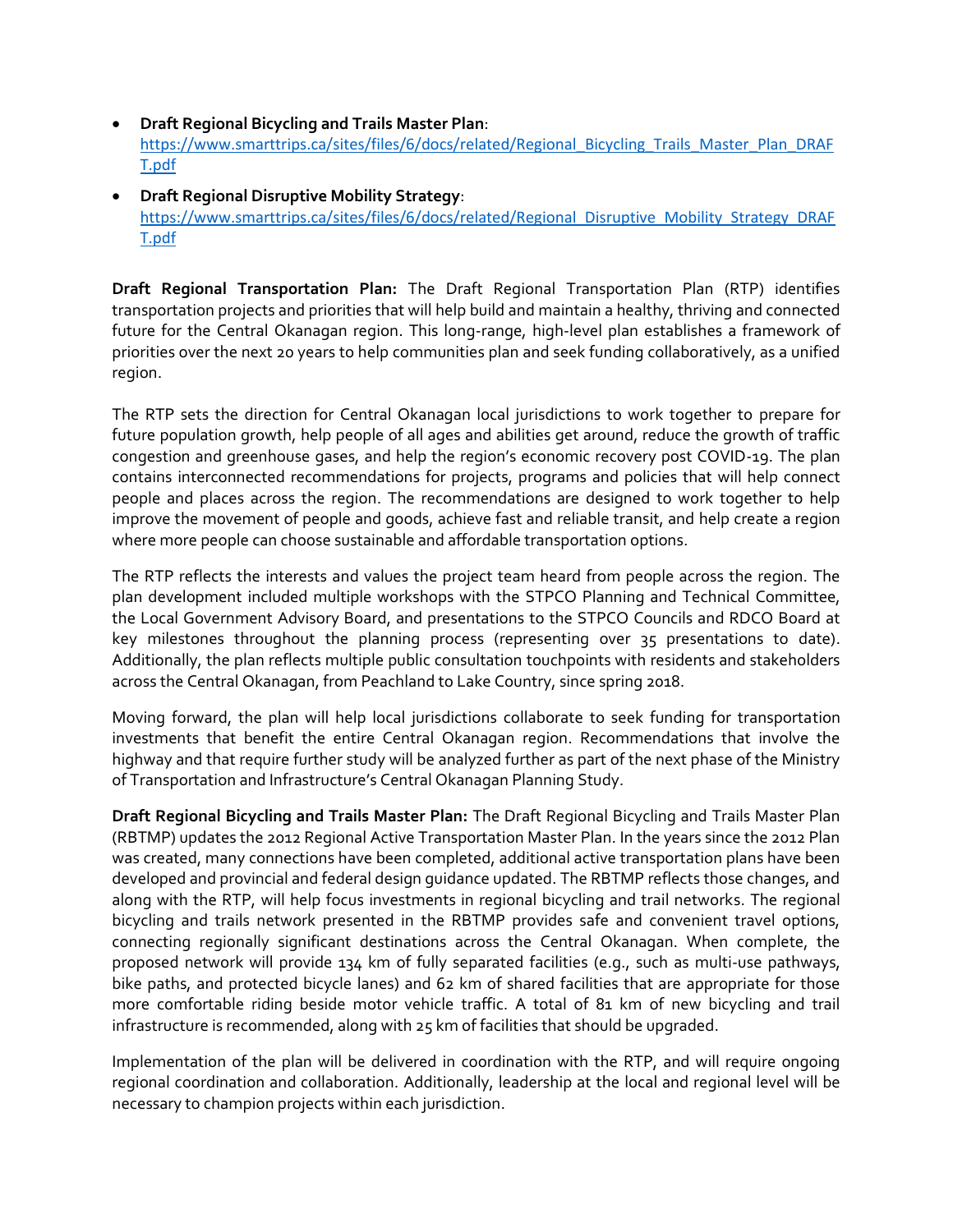**Draft Regional Disruptive Mobility Strategy (RDMS):** "Disruptive mobility" refers to changes in transportation technologies that will fundamentally change how people get around in the future. These changes are making transportation more connected, automated, shared, and electric. These changes have the potential to benefit the region, though negative impacts that work against current policy directions are possible as well. By proactively preparing for the changes coming our way, Central Okanagan local jurisdictions can work together and help influence the Province to harness the benefits of new transportation technologies, while protecting our regional economic competitiveness and quality of life.

The Draft Regional Disruptive Mobility Strategy (RDMS) has been designed as a toolkit for local governments in the Central Okanagan to help prepare for technology change in transportation. It is a resource guide that will help each jurisdiction identify the strategies and tactics best suited for their community. It is recommended that each jurisdiction collaborate with community, nonprofit, and business leaders, to carefully consider a range of practical and efficient solutions to the challenges and opportunities presented by rapidly changing mobility technologies.

**Okanagan Gateway Transportation Study:** The Okanagan Gateway Transportation Study (OGTS) is a partnership of the Kelowna International Airport (YLW), City of Kelowna, the University of British Columbia - Okanagan (UBCO) and the BC Ministry of Transportation and Infrastructure (BC MoTI). It is a 20 year plan that defines future projects, programs and policies to strengthen the economy, quality of life and further the OGTS partners' commitment to climate action in the region by improving connections to the Kelowna International Airport and the University of British Columbia Okanagan. While recommendations from the OGTS have been coordinated with and incorporated into the Regional Transportation Plan, the final OGTS report is still being finalized and is anticipated for presentation to Council later in summer 2020.

## **Conclusion:**

The three draft regional plans are being presented to each of the STPCO partner Councils and the RDCO Board through June and July. Following the presentations, public engagement activities (anticipated in July/August) will provide members of the public and stakeholders with the chance to review the draft plans and provide feedback. Public engagement activities are being designed to focus on digital and on-line platforms to follow the advice of the Provincial Health Officer in regards to COVID-19. Once the public engagement period closes, the plans will be updated and refined. Final versions of the plans will be presented to each of the STPCO Councils and the RDCO Board for endorsement, anticipated in fall 2020.

## **Internal Circulation:**

Communications Financial Planning Infrastructure Engineering Parks & Buildings Policy and Planning

## **Considerations not applicable to this report:**

Legal/Statutory Authority: Legal/Statutory Procedural Requirements: Existing Policy: Financial/Budgetary Considerations: External Agency/Public Comments: